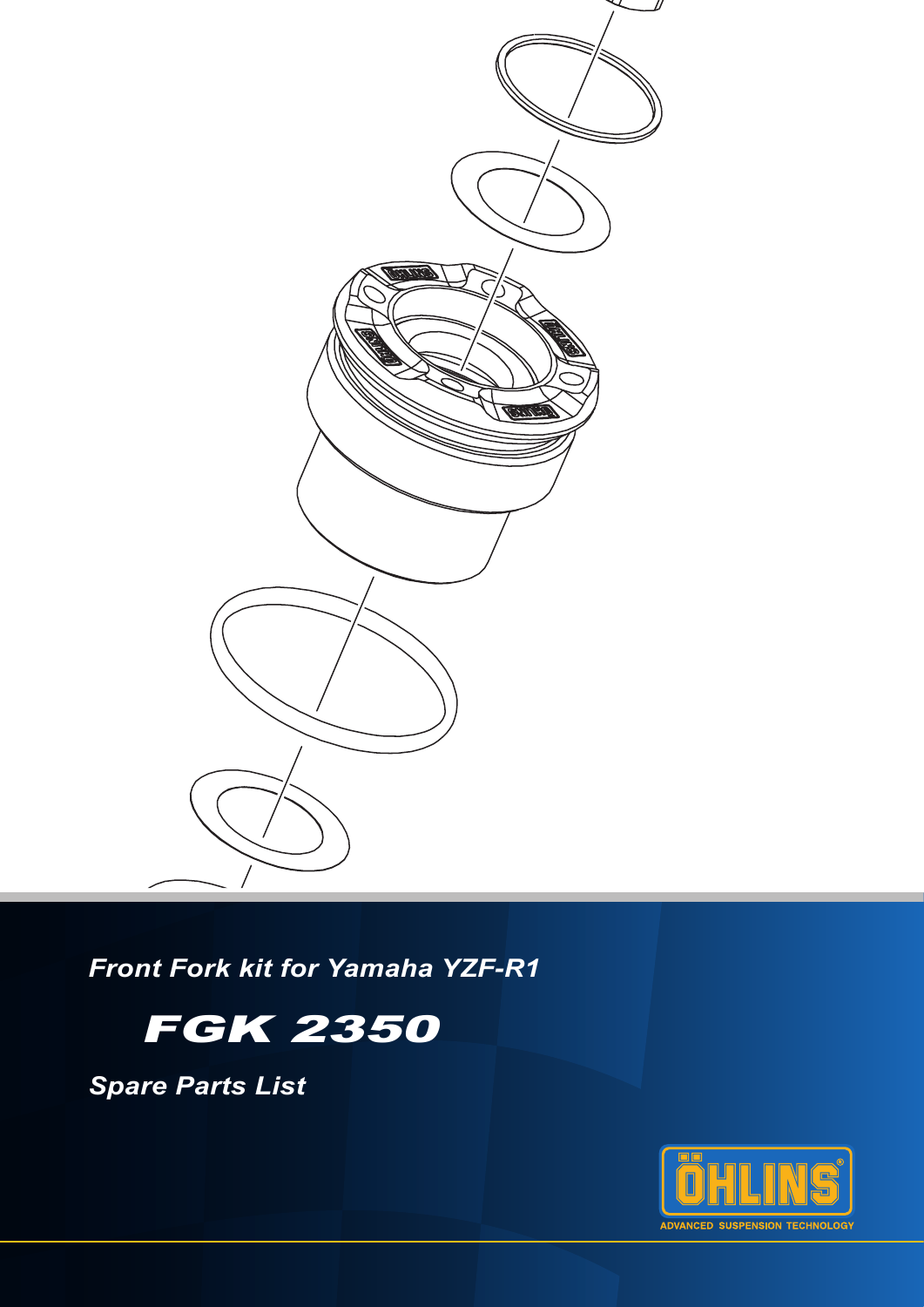# **SAFETY PRECAUTIONS**

# ⚠ **Warning!**

The shock absorber/front fork/steering damper is an important part of the vehicle and will affect the stability.

# ⚠ **Warning!**

After installing the Öhlins product, take a test ride at low speed to make sure your vehicle has maintained stability.

# ⚠ **Warning!**

Some of Öhlins products contain pressurized nitrogen gas (N<sub>2</sub>). Do not open, service or modify pressurized products without proper education (approved Öhlins dealer/distributor) and proper tools.

#### 1**1 Note!**

Read and ensure you understand the information in this manual and other technical documents provided by Öhlins, before you use the product.

## 1**1 Note!**

Öhlins Racing AB can not be held responsible for any damage to the shock absorber/front fork/steering damper, vehicle, other property or injury to persons, if the instructions for mounting, usage and maintenance are not obeyed.

## ⚠ **Warning!**

If the suspension makes an abnormal noise, or the function is irregular, or if you notice any leakage from the product, stop the vehicle immediately and return the product to an Öhlins Service Centre.

## ⚠ **Warning!**

The product warranty shall only apply if the product has been operated and maintained in accordance with recommendations in this manual. If you have any questions regarding usage, service, inspection and/or maintenance contact Öhlins.

#### 1**1 Note!**

When working with the Öhlins product, read the Vehicle Service Manual.

# ⚠ **Warning!**

This product was developed and designed exclusively for a specific vehicle model and shall only be installed on the intended vehicle model in its original condition as delivered from the vehicle manufacturer.

# **Contents**

# **SAFETY SYMBOLS**

In this manual, mounting instructions and other technical documents, important information concerning safety is distinguished by the following symbols:

#### $\wedge$

The Safety Alert Symbol means: Warning! Your safety is involved.

## ⚠ **Warning!**

The Warning Symbol means: Failure to follow warning instructions can result in severe or fatal injury to anyone working with, inspecting or using the shock absorber, or to bystanders.

#### ✋**✋ Caution!**

The Caution Symbol means: Special precautions must be taken to avoid damage to the shock absorber.

#### 1**1 Note!**

The Note Symbol indicates information that is important regarding procedures.

© Öhlins Racing AB. All rights reserved. Any reprinting or unauthorized use without the written permission of Öhlins Racing AB is prohibited.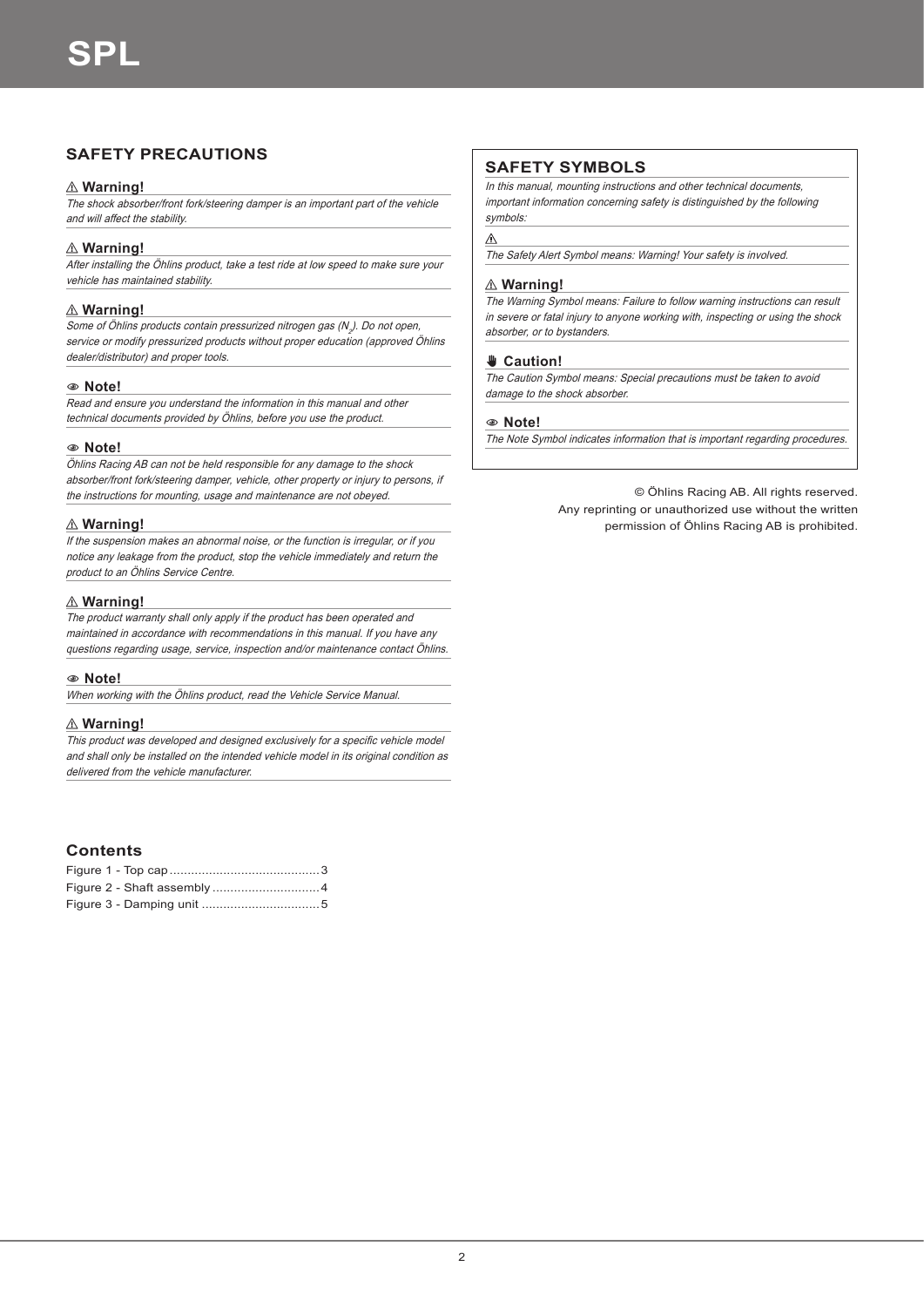**Figure 1 - Top cap**

4

5



| Pos      | Part No  | <b>Pcs</b>     | <b>Description</b> | <b>Notes</b> |
|----------|----------|----------------|--------------------|--------------|
| $1 - 1$  | 01473-01 | 2              | Circlip            |              |
| $1 - 2$  | 00577-01 | 2              | O-ring             |              |
| $1 - 3$  | 01467-02 | 2              | Adjuster           |              |
| $1 - 4$  | 00884-04 | $\overline{4}$ | <b>Ball</b>        |              |
| $1 - 5$  | 01474-01 | 2              | Spring             |              |
| $1 - 6$  | 03312-07 | $\mathbf 1$    | Adjuster           | Compression  |
| $1 - 6$  | 03312-08 | 1              | Adjuster           | Rebound      |
| $1 - 7$  | 00338-72 | $\overline{2}$ | O-ring             |              |
| $1 - 8$  | 03309-01 | 2              | Shim               |              |
| $1 - 9$  | 21653-41 | $\overline{2}$ | Housing            |              |
| $1 - 10$ | 00576-02 | 2              | O-ring             |              |
| $1 - 11$ | 03309-01 | 2              | Shim               |              |
| $1 - 12$ | 03317-01 | 8              | Spring washer      |              |
| $1 - 13$ | 03313-01 | $\overline{2}$ | <b>Nut</b>         |              |
| $1 - 14$ | 03315-01 | 2              | Preload socket     |              |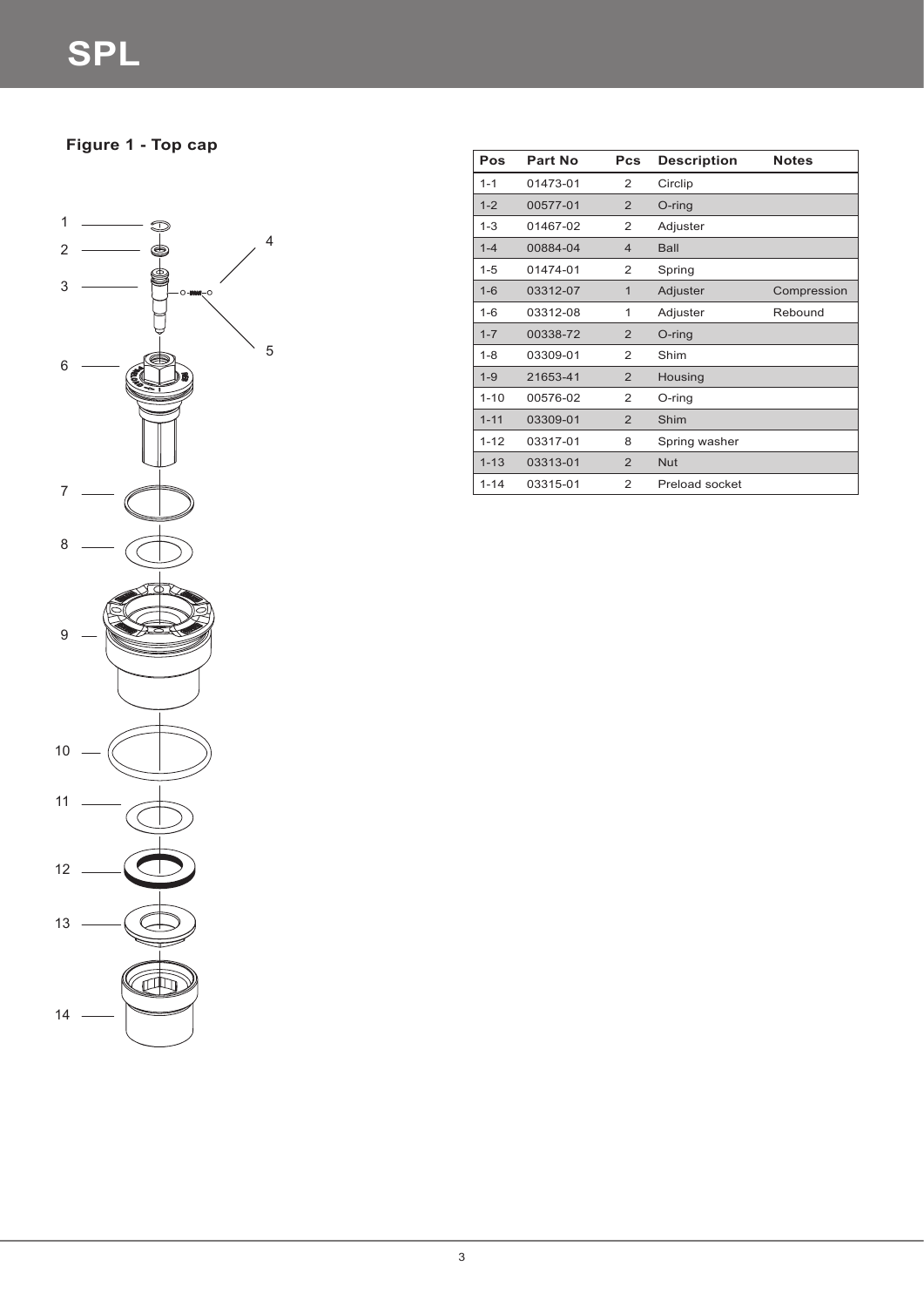# **Figure 2 - Shaft assembly**





| Pos      | <b>Part No</b> | <b>Pcs</b>     | <b>Description</b>     | <b>Notes</b>  |
|----------|----------------|----------------|------------------------|---------------|
| $2 - 1$  | 03316-02       | 2              | Spring support         |               |
| $2 - 2$  | 08790-85       | $\mathbf{1}$   | Spring                 | or 04744-85x2 |
|          | 08790-90       | 1              | Spring                 | or 04744-90x2 |
|          | 08790-95       | $\mathbf{1}$   | Spring                 | or 04744-95x2 |
|          | 08790-05       | 1              | Spring                 | or 04744-05x2 |
|          | 08790-10       | $\mathbf{1}$   | <b>Standard Spring</b> | or 04744-10x2 |
|          | 08790-11       | 1              | Spring                 | or 04744-11x2 |
| $2 - 3$  | 01438-04       | 2              | Guide ring             |               |
| $2 - 4$  | 01460-62       | 2              | Preload tube           |               |
| $2 - 5$  | 01438-04       | $\overline{2}$ | Guide ring             |               |
| $2 - 6$  | 03314-12       | 2              | Shaft extension        |               |
| $2 - 7$  | 00338-76       | 2              | O-ring                 |               |
| $2 - 8$  | 02366-24       | 2              | Adjustment rod         |               |
| $2 - 9$  | 21637-07       | 2              | Shaft                  |               |
| $2 - 10$ | 01698-15       | 2              | Needle                 |               |
| $2 - 11$ | 00438-31       | $\overline{2}$ | O-ring                 |               |
| $2 - 12$ | 02322-01       | 2              | Spring                 |               |
| $2 - 13$ | 21663-05       | $\overline{2}$ | Guide sleeve           |               |
| $2 - 14$ | 21620-03       | 4              | Spacer                 |               |
| $2 - 15$ | 01580-01       | $\overline{2}$ | Bump rubber            |               |
| $2 - 16$ | 21647-01       | 2              | Seal head              |               |
| $2 - 17$ | 00110-03       | $\overline{2}$ | <b>Bushing</b>         |               |
| $2 - 18$ | 00438-28       | 2              | O-ring                 |               |
| $2 - 19$ | 21620-02       | 2              | Spacer                 |               |
| $2 - 20$ | 21620-10       | 2              | Spacer                 |               |
| $2 - 21$ | 01653-01       | $\overline{2}$ | Sleeve top out spring  |               |
| $2 - 22$ | 01585-01       | 2              | Top out spring         |               |
| $2 - 23$ | 01654-03       | $\overline{2}$ | Piston holder          |               |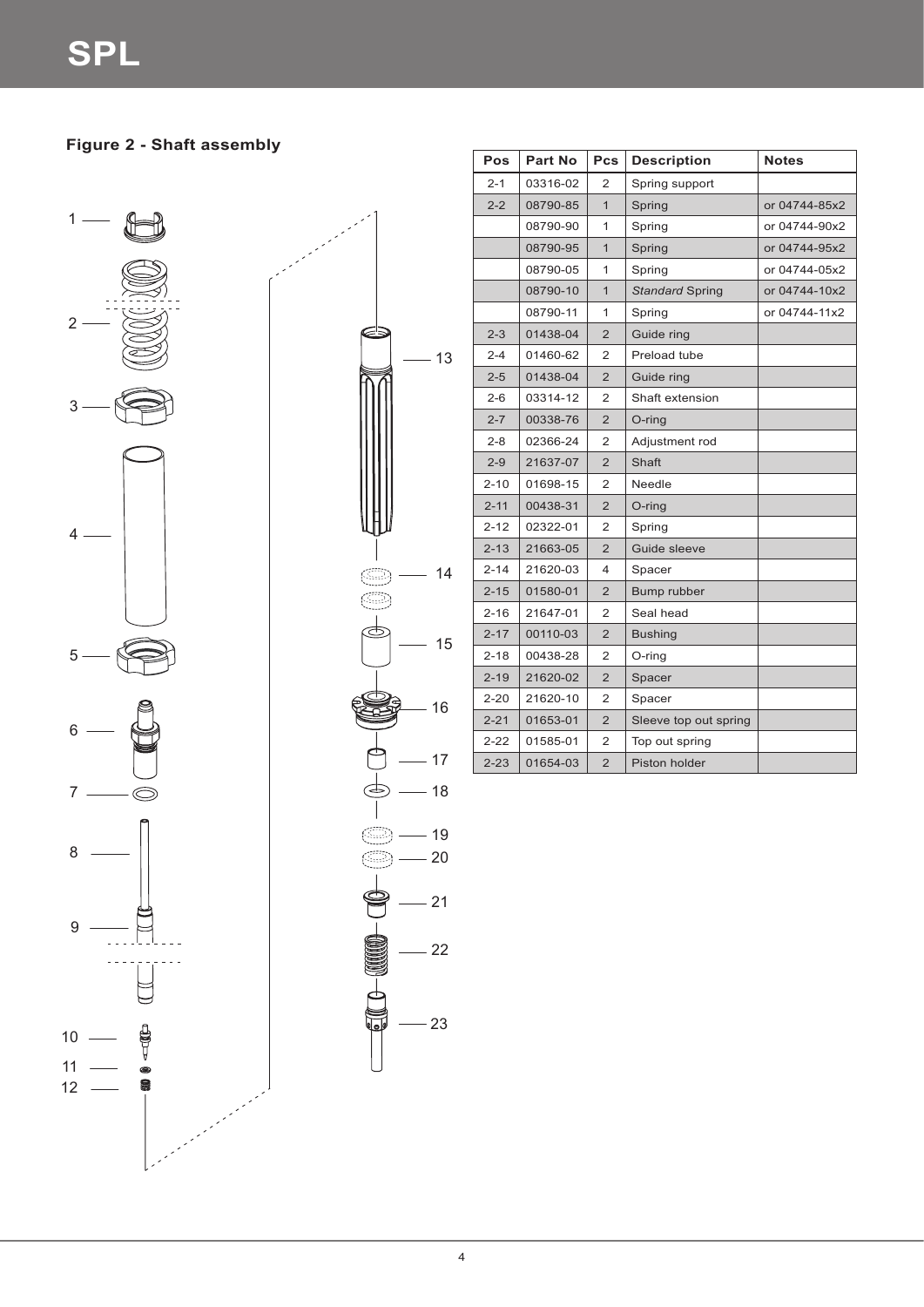# **Figure 3 - Damping unit**



| Pos      | <b>Part No</b> | <b>Pcs</b>     | <b>Description</b>        | <b>Notes</b>  |
|----------|----------------|----------------|---------------------------|---------------|
| $3 - 1$  | 21750-16       | 1              | Washer                    | Compression   |
| $3 - 2$  |                |                | Shim stack<br>compression | See Spec.card |
| $3 - 3$  | 21645-10       | 1              | Piston                    | Compression   |
| $3 - 4$  | 01447-03       | $\mathbf{1}$   | Piston ring               | Compression   |
| $3 - 5$  | 00520-26       | 1              | Check valve shim          | Compression   |
| $3-6$    | 01693-03       | 1              | Check valve spring        | Compression   |
| $3 - 7$  | 01669-06       | 1              | Sleeve                    | Compression   |
| $3 - 8$  | 01672-01       | $\mathbf{1}$   | Spring collar             | Compression   |
| $3-9$    | 00120-01       | 1              | Washer                    | Compression   |
| $3 - 10$ | 01674-01       | 3              | Washer                    | Compression   |
| $3 - 11$ | 01657-01       | 1              | <b>Nut</b>                | Compression   |
| $3 - 12$ | 21809-01       | $\mathbf{1}$   | Cylinder tube             | Compression   |
| $3 - 13$ | 01672-01       | 1              | Spring collar             | Rebound       |
| $3 - 14$ | 01669-06       | 1              | Sleeve                    | Rebound       |
| $3 - 15$ | 01693-03       | 1              | Check valve spring        | Rebound       |
| $3 - 16$ | 00520-26       | $\mathbf{1}$   | Check valve shim          | Rebound       |
| $3 - 17$ | 21645-10       | 1              | Piston                    | Rebound       |
| $3 - 18$ |                |                | Shim stack rebound        | See Spec.card |
| $3 - 19$ | 01447-03       | 1              | Piston ring               | Rebound       |
| $3 - 20$ | 21750-16       | $\mathbf{1}$   | Washer                    | Rebound       |
| $3 - 21$ | 01674-01       | 3              | Washer                    | Rebound       |
| $3 - 22$ | 01657-01       | $\mathbf{1}$   | <b>Nut</b>                | Rebound       |
| $3 - 23$ | 21809-01       | 1              | Cylinder tube             | Rebound       |
| $3 - 24$ | 21648-08       | $\overline{2}$ | Adaptor                   |               |